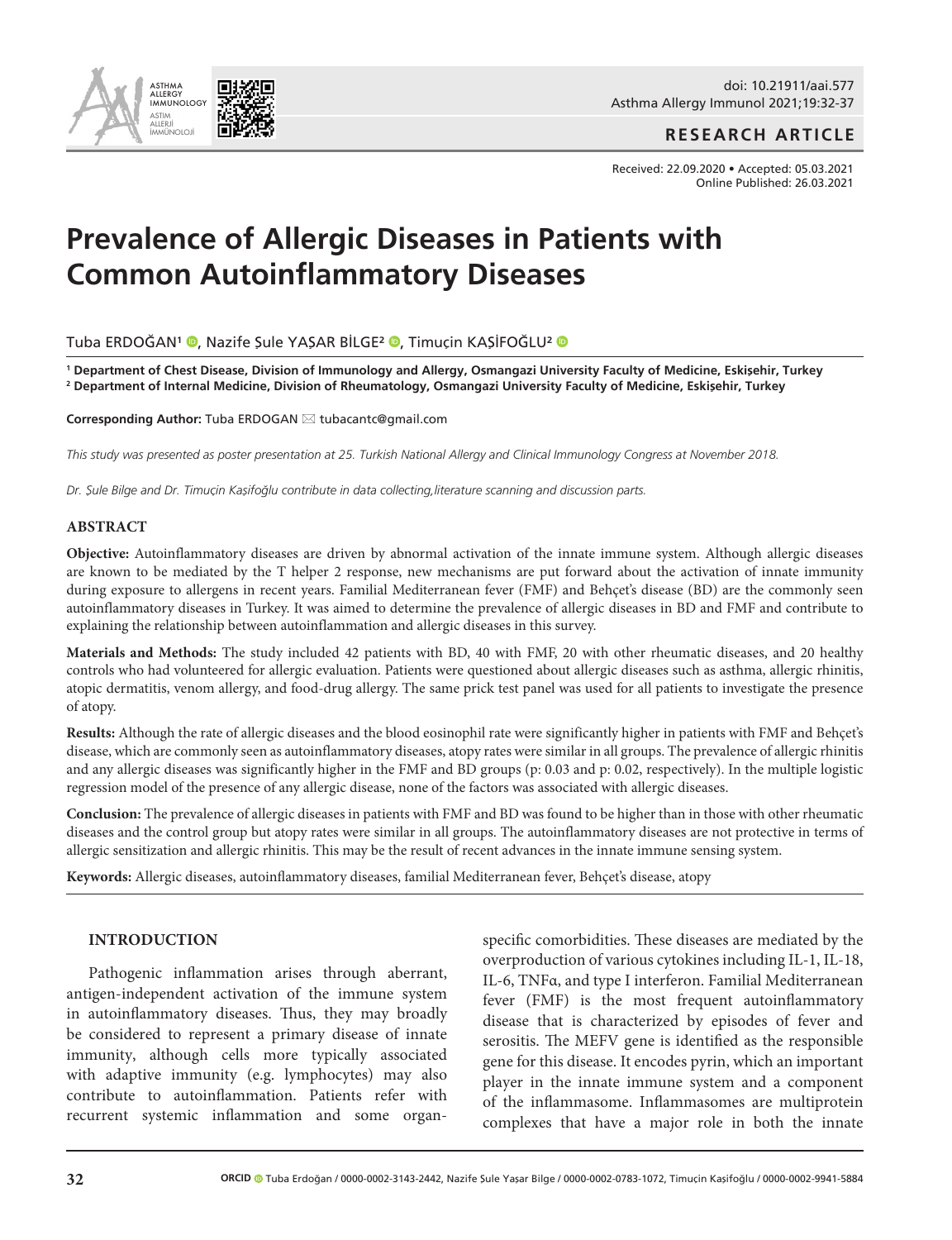and adaptive immune system (1). The most important inflammasome is leucine-rich repeat/pyrin domaincontaining-3 (NALP-3). It is required for the synthesis of interleukin-1β that is mentioned in the pathogenesis of FMF and other autoinflammatory diseases (2). A NALP-3 gene polymorphism is associated with an increased risk of atopic dermatitis, and activation of inflammasomes triggers childhood allergic respiratory diseases (3,4). Consequently, inhibition of NALP3 inflammasome seems to be an attractive strategy for treating allergic diseases. It is shown in animal models that activation of inflammasomes resulted in an increased inflammatory response to cause atopic symptoms (5, 6).

Although Behçet's disease is defined as vasculitis, it is accepted as an idiopathic autoinflammatory disease due to the systemic inflammation and diffuse organ involvement it causes (7). There may be a mixture of Th1 and Th2 activity and increased activity of Th17 cells in Behçet's disease.

Also, Th2 and Th17 inflammatory pathways are reciprocally regulated in the samples of asthmatic patients (8). Type II cytokine suppression promotes Th17 responses, displaying that patients with asthma may benefit from combined therapy targeting both Th2 and Th17 responses.

This study, it was aimed to determine the prevalence of allergic diseases in patients with BD and FMF and compare them with the patients with other rheumatic diseases and healthy controls.

# **MATERIAL and METHODS**

The study included 40 patients with BD, 42 with FMF, and 20 with other rheumatic diseases (15 rheumatoid arthritis, 5 systemic sclerosis) who were followed up in the rheumatology clinic and volunteered for allergic evaluation and 20 healthy controls between July 2017 and January 2019 in Osmangazi University, School of Medicine, Department of Rheumatology. Patients with other rheumatic diseases such as rheumatoid arthritis and systemic sclerosis, which are known as Th1-related diseases and in which allergic diseases are less common, were included in the group with other rheumatic diseases.

Patients were evaluated by the single responsible researcher at the Osmangazi University School of Medicine, Department of Immunology and Allergy, and medical histories were taken. Physical examination, demographic characteristics, current allergic diseases

(asthma, allergic rhinitis, atopic dermatitis, venom allergy, food-drug allergy), and the drugs used by the patients were recorded. Any allergic disease was defined as at least one positive history of the three most common allergic diseases (asthma, allergic rhinitis, and dermatitis).

The diagnosis of rhinitis and asthma was made by allergists in the allergy clinic based on international and national asthma/rhinitis guidelines (GINA, ARIA, and national guidelines)

A standard skin prick test with common aeroallergens was applied to all patients who were not on antihistamines and whose skin was suitable for the test to determine the atopic status of the patients,

The skin prick test was performed with positive-negative control, grass mixture, weed mixture, tree pollen mixture, *Dermatophagoides pteronyssinus, Dermatophagoides farinea,* molds *(Alternaria alternata, Cladosporium*), and cat allergens. The patients with a wheal reaction  $\geq 3$  mm, after subtraction of the reaction from the negative control, to one or more of the allergens tested, were considered to be atopic.

# **Statistical Analysis**

The statistical analysis was performed using SPSS version 21.0 (IBM Corp. Released 2012. IBM SPSS Statistics for Windows, Version 21.0. Armonk, NY: IBM Corp.). Numeric values with normal dispersion were expressed as means  $\pm$  SD, and non-normally distributed variables were given as median values (Q1-Q3). Categorical variables were given as n (%). All directional p values were twotailed and significance was assigned to values lower than 0.05.

The Shapiro Wilk's test was used to investigate the suitability of the data for normal distribution. Pearson Chi-Square, Pearson Exact Chi-Square, and Fisher Exact Chi-Square analyses were used for the analysis of the cross tables. The association between any allergic disease and FMF, BD, control, and other rheumatic disease was adjusted for age, sex, atopy, and eosinophilia in the logistic regression analysis models. Odds ratios and 95% CI were calculated (Table I)

The local ethics committee of Eskişehir Osmangazi University approved the study protocol (Approval number: G.241). Written informed consent was obtained from all participants.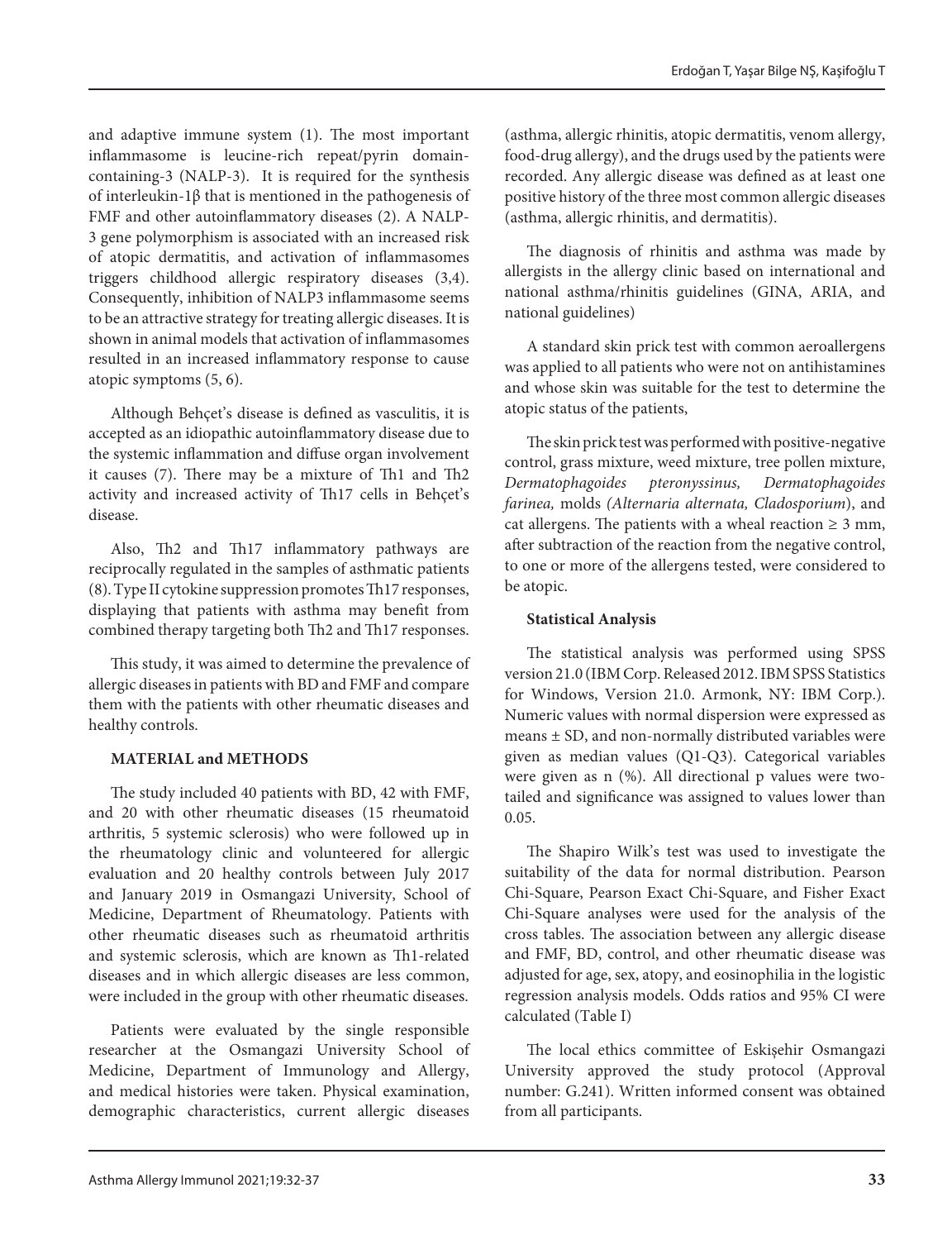| Allergic disease |              | B              | S.E.     | Wald         | $\mathbf{p}$ | <b>OR</b><br>95% C.I. for OR | Lower          | Upper        |
|------------------|--------------|----------------|----------|--------------|--------------|------------------------------|----------------|--------------|
| Step 1           | Age          | 0.01           | 0.02     | 0.53         | 0.47         | 1.01                         | 0.98           | 1.05         |
|                  | Sex          | $-1.32$        | 0.57     | 5.33         | 0.02         | 0.27                         | 0.09           | 0.82         |
|                  | <b>FMF</b>   |                |          | 3.17         | 0.37         |                              |                |              |
|                  | <b>BD</b>    | $-0.42$        | 0.54     | 0.60         | 0.44         | 0.66                         | 0.23           | 1.89         |
|                  | Control      | $-21.1$        | 11158,68 | $\mathbf{0}$ | $\mathbf{1}$ | $\overline{0}$               | $\overline{0}$ | $\mathbf{0}$ |
|                  | Other        | $-1.37$        | 0.77     | 3.16         | 0.08         | 0.26                         | 0.06           | 1.15         |
|                  | Atopy        | 1.21           | 0.65     | 3.47         | 0.06         | 3.35                         | 0.94           | 11.96        |
|                  | Eosinophilia | $\overline{0}$ | $\theta$ | 0.13         | 0.72         | $\mathbf{1}$                 | $\mathbf{1}$   | $\mathbf{1}$ |
|                  | Constant     | $-0.80$        | 0.88     | 0.81         | 0.37         | 0.45                         |                |              |
| Step 5           | Sex          | $-0.89$        | 0.52     | 2.98         | 0.08         | 0.41                         | 0.15           | 1.13         |
|                  | Constant     | $-0.65$        | 0.25     | 6.68         | 0.01         | 0.52                         |                |              |
| Step 6           | Constant     | $-0.90$        | 0.22     | 17.4         | 0.00         | 0.41                         |                |              |

**Table I: Multiple logistic regression model for the presence of any allergic disease and related factors.**

## **RESULTS**

The study included 122 patients who were followed-up at the rheumatology clinic (40 with FMF, 42 with BD, 20 healthy controls, and 20 with other rheumatic diseases). Of note, most of the patients were female (60% in the FMF group, 57.1% in the BD group, and 70% in the control group). The mean ages of these groups were similar.

In the group with other rheumatic diseases, 95% of patients were female and the mean age was significantly higher than in the other groups (51.6±15.8, p<0.002).

The occurrence of allergic rhinitis differed significantly between the groups (35% in the FMF group, 28.6% in the BD group, and 30% in the other rheumatic disease group, p= 0.03). The occurrence of any allergic disease differed significantly between groups (37.5% in the FMF group, 31% in the BD group, and 30% in the other rheumatic disease group,  $p = 0.02$ )

There was no difference in the frequency of asthma, venom allergy, and food and drug allergy.

Atopy rates were not statistically significantly different between the groups (control group (20%), FMF group (10%), the BD group (18.4%), and the other rheumatic disease group  $(10\%)$   $(P=0.63)$ . However, the family history of any allergic diseases was more prevalent in the FMF group (42.5%) compared to the BD group (28.6%) and the control (10%) and the other rheumatic disease

groups (10%) (p=0.008). Although family history of allergic diseases and blood eosinophil rates were significantly higher in the FMF and BD groups, atopy rates were similar in all groups.

The data on age, sex, family history of allergic disease, atopy status, blood eosinophil rate, and allergic diseases are summarized in Table II and Figure 1.

Multiple logistic regression analysis models were built to adjust for the associations between any allergic disease, and FMF, BD, and other rheumatic disease using the control group selected as the reference group. After adjusting for age, sex, atopy, eosinophilia, in the multiple logistic regression analysis models, the presence of any allergic disease was not associated with any of these factors (Table I).

## **DISCUSSION**

This is the first adult study comparing the frequency of allergic diseases in FMF, BD, other rheumatic disease group, and healthy control groups. Although the prevalence of allergic rhinitis and any allergic disease was higher in the FMF and BD groups compared to the ones in the other groups, the frequencies of asthma, venom allergy, and food and drug allergy were not statistically significantly different.

Allergic diseases are thought to be driven by Th2 related responses. Activated Th2 cells are considered to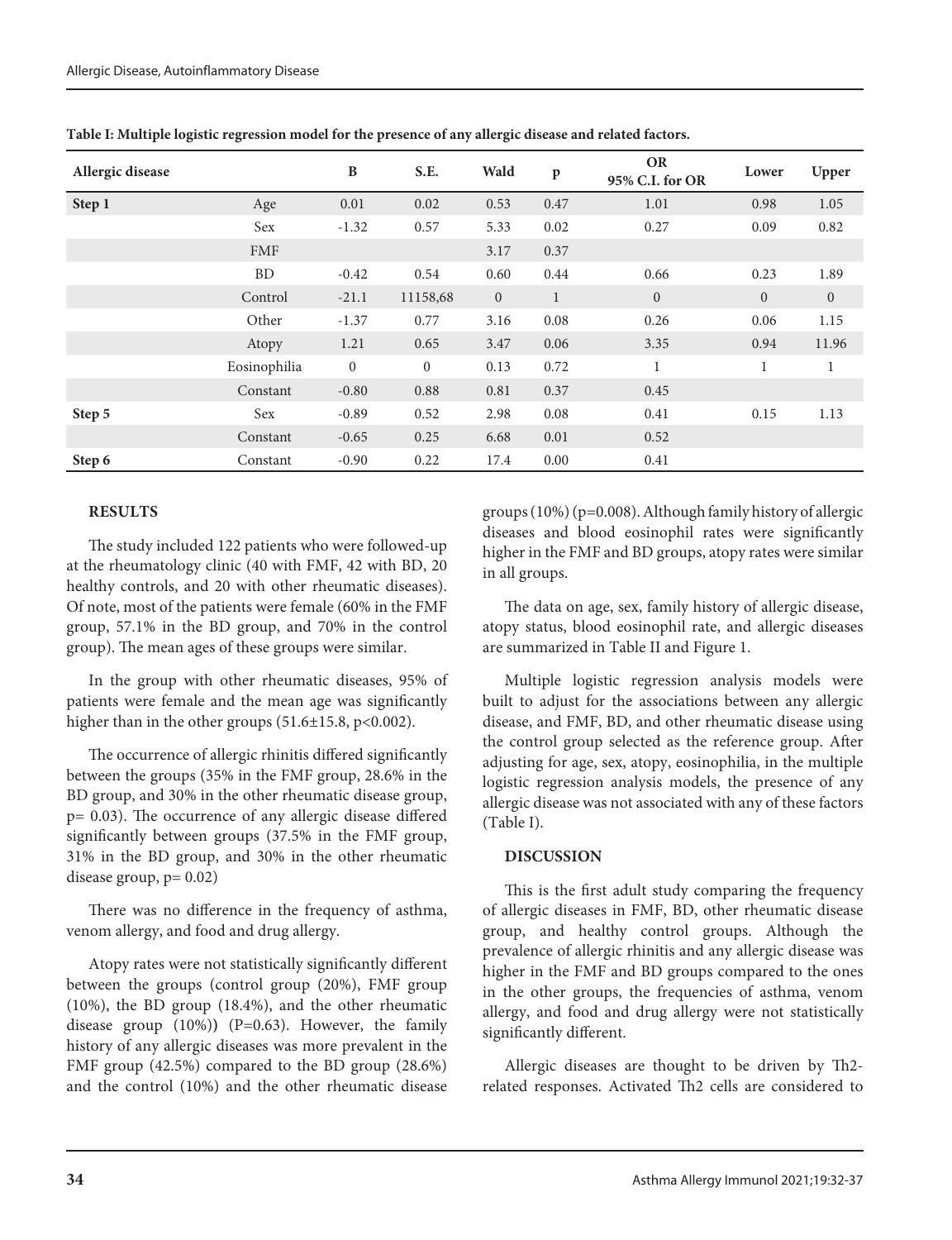|                                          | <b>FMF</b><br>$(n=40)$ | <b>BD</b><br>$(n=42)$ | Control<br>$(n=20)$ | Other rheumatic disease<br>$(n=20)$ | $\mathbf{p}$ |
|------------------------------------------|------------------------|-----------------------|---------------------|-------------------------------------|--------------|
| Female n (%)                             | 24(60)                 | 24(57.1)              | 14(70)              | 19(95)                              | 0.02         |
| Age (years)                              | $38.2 \pm 13.3$        | $41.8 \pm 11.1$       | $39.1 \pm 13.6$     | $51.6 \pm 15.8$                     | 0.002        |
| Family history of allergic disease n (%) | 17(42.5)               | 12(28.6)              | 2(10)               | 2(10)                               | 0.008        |
| Atopy $n$ $(\%)$                         | 4(10)                  | 7(18.4)               | 4(20)               | 2(10)                               | 0.63         |
| Eosinophil count (median Q1-Q3)          | 100-300                | 75-200                | 100-187.5           | $75 - 125$                          | 0.016        |
| Eosinophilia rate (median Q1-Q3 %)       | $1.4 - 3.6$            | $1 - 3$               | $0.83 - 2.1$        | $0.58 - 1.55$                       | 0.002        |
| Asthma $n$ <sup>(%)</sup>                | 1(2.5)                 | 3(7.1)                | $\overline{0}$      | 1(5)                                | 0.74         |
| Allergic rhinitis n (%)                  | 14(35)                 | 12(28.6)              | $\mathbf{0}$        | 6(30)                               | 0.03         |
| Dermatitis $n$ (%)                       | $\Omega$               | 1(2.4)                | $\overline{0}$      | 3(15)                               | 0.028        |
| Venom allergy n (%)                      | 1(2.5)                 | $\mathbf{0}$          | $\mathbf{0}$        | $\mathbf{0}$                        | 0.656        |
| Food allergy n (%)                       | $\Omega$               | $\Omega$              | $\overline{0}$      | 2(10)                               | 0.058        |
| Drug allergy n (%)                       | 4(10)                  | 4(9.5)                | $\mathbf{0}$        | 2(10)                               | 0.57         |
| Any allergic disease* $n$ (%)            | 15(37.5)               | 13(31)                | $\boldsymbol{0}$    | 6(30)                               | 0.02         |

#### **Table II: The demographic features of the patients**

\*Any allergic disease is defined as at least one positive history of the three common allergic diseases (asthma, allergic rhinitis, and dermatitis)





decrease Th1 differentiation. Moreover, the predominance of the Th1 response may be a possible protector against allergic diseases. Thereby, the incidence of atopic diseases is known to be lower in Th1-related diseases (such as rheumatoid arthritis (RA) and multiple sclerosis) than in controls (9, 10). In a study by Verhoef et al., hay fever was found to be lower in RA patients than in non-RA patients (4% vs. 8%) (9). In our study, the prevalence of allergic rhinitis was 30% in the other rheumatic diseases group that was similar to the one in the BD group. On the other hand, chronic inflammatory conditions and especially asthma and allergic rhinitis are associated with an increased risk of rheumatoid arthritis (11). There are still conflicting results about allergic diseases in rheumatoid arthritis patients. However, recent studies have shown that there is a relationship between these two pathways with the discovery of Th17, new signal molecules (tolllike receptors, NOD-like receptors, caspase pathway, and inflammasomes (12).

The studies on patients with FMF have shown a low incidence of asthma. In the study of Sackesen et al., allergic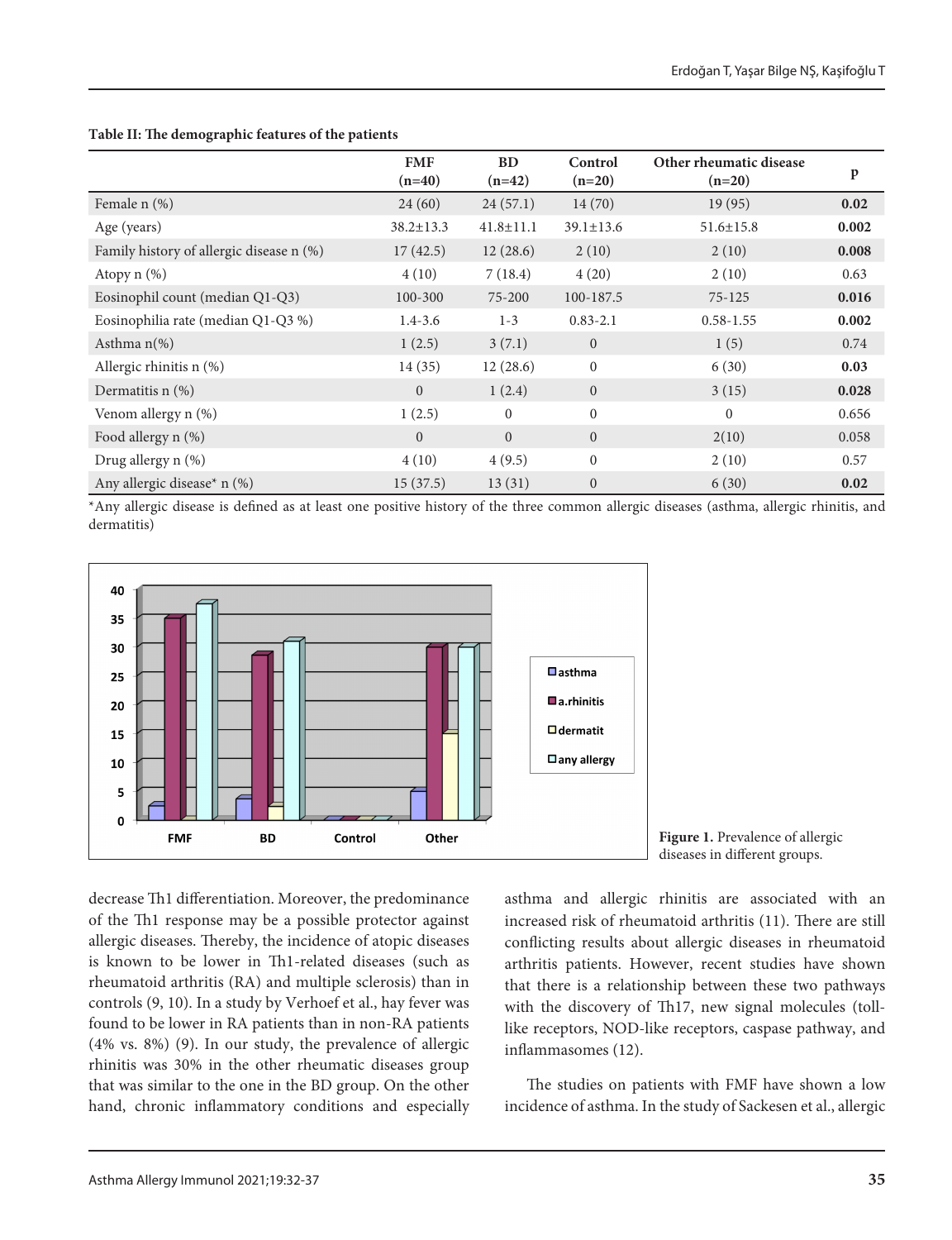rhinitis, and atopy rates were lower in the children with FMF compared to the normal population, FMF was found to be protective in terms of atopic sensitization and allergic rhinitis (13). Aydogmuş et al. demonstrated that children with FMF had a non-significantly increased prevalence of atopic dermatitis (5.08%), allergic rhinitis (28.8%), and asthma (15.25%) compared to the control group, but atopy rates and mean eosinophil counts were similar (14). In a recent children study, Yildiz et al. demonstrated that the prevalence figures of asthma, atopic dermatitis, and allergic rhinitis were 4.2%, 0.72%, and 0.87%, respectively, and asthma was more frequent in those without the exon 10 mutation. They speculated that the MEFV mutation may have a protective effect against asthma (15). In the current study, the incidence of asthma, allergic rhinitis, venom allergy, drug allergy, and any allergic disease in FMF patients was 2.5%, 35%, 2.5%, 10%, and 37.5%, respectively. The presence of allergic rhinitis and any allergic disease in FMF was higher than that of our population rates but asthma prevalence was lower than that of our population. FMF gene mutations could not be recorded in this study, and this lower rate of asthma may be due to the protective effect of the MEFV mutation.

Behçet's disease is classically considered to be a Th1- and Th17-mediated disease; however, elevated serum levels of IL-6 or IL-10 are also seen, and these are associated with Th2 cytokines (16). In a study by Horie et al., the incidence of allergic diseases was 20.7% (1.4% atopic dermatitis, 10.2% allergic rhinitis, 5.4% asthma, and 8.5% food/drug allergy) in ocular Behçet's disease patients. The prevalence of allergic diseases was lower than in the Japanese population (17). Few studies have investigated the clinical features of atopic dermatitis in Behçet's disease. Although they reported a lower incidence, there was no significant difference between their clinical manifestations and disease severity (18, 19).

The prevalence of asthma all over the world is around 5-20%. However, there are differences between countries. In the multi-center PARFAIT study conducted in adults in our country in urban areas, the prevalence figures of asthma, allergic rhinitis, and eczema in males were 6.2%, 11.7%, and 6.6%, respectively; and in females, these were 7.5%, 17.0%, and 7.3% respectively (20). In the present study, the incidence figures of asthma, allergic rhinitis, dermatitis, drug allergy, and any allergic disease in the BD group were 7.1%, 28.6%, 2.4%, 9.5%, and 31%, respectively. Besides, the presence of allergic rhinitis and any allergic disease was significantly more common in the FMF and BD groups compared to the control group. The prevalence of asthma was similar to the one in our population but the prevalence of rhinitis was higher in the BD group compared to the one in the PARFAIT study.

There are confusing results about the eosinophil levels in Behçet's disease. In two studies from our country, eosinophil levels were similar to those in BD and control groups, whereas, in a study from Korea, it was found to be lower in the BD group than in the control group (21, 22). In our study, the number and rate of eosinophils were higher than those of the control and other rheumatic disease groups.

There are some limitations of this study. Firstly, our control group may not have a sufficient number of patients to reflect the normal population. Secondly, 80% of other rheumatic disease group had rheumatoid arthritis, as these patients generally use oral steroids, it may not be appropriate to compare eosinophilia between groups.

In this study, the incidence of allergic diseases was higher in patients with FMF and BD than in the control groups but atopy rates were similar in all groups. Lately, the Th1/Th2 paradigm is losing its significance. Particularly Th17 and Treg cell lineages were shown to be crucial in the pathogenesis of the autoinflammatory disease. Th17 cells are also one of the important components of allergic inflammation and asthma. This cell subpopulation is accepted as the major evidence of interaction between innate and adaptive immunity (14). Also, new researches on innate immunity and new signaling pathways show that they play a role in both autoinflammatory diseases and allergic diseases.

In conclusion, common autoinflammatory diseases such as Familial Mediterranean Fever and Behçet's disease are not protective in terms of allergic sensitization and allergic rhinitis in the adult population, which may be the result of increased innate immunity activation in autoinflammatory diseases.

## **CONFLICT of INTEREST**

The authors declare no conflicts of interest relevant to this study. The local ethics committee of Eskişehir Osmangazi University approved the study protocol (Approval number: G.241).